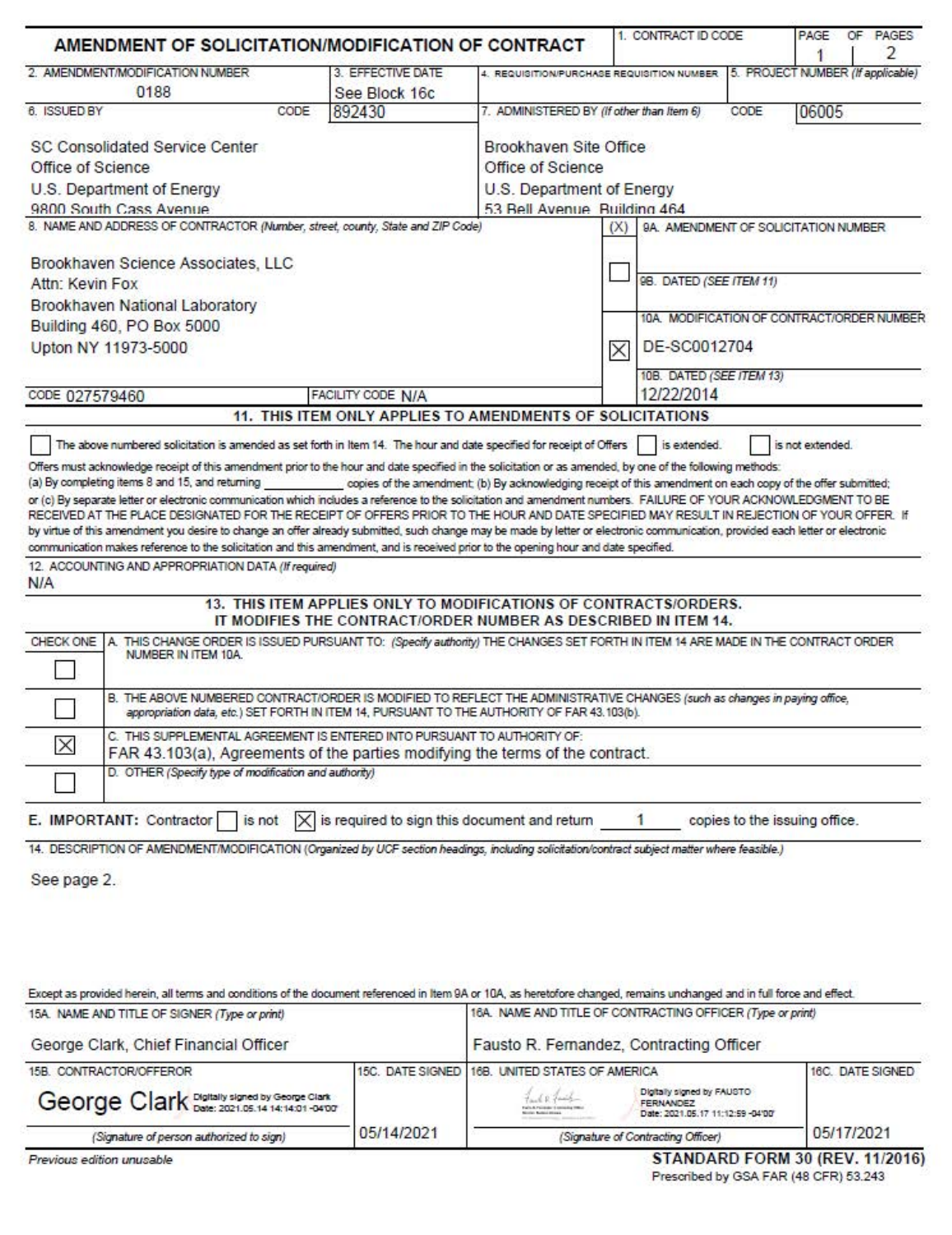Page **2** of **2**

### **14. DESCRIPTION OF AMENDMENT/MODIFICATION** continued.

**A.** This modification is issued to update the following contract sections:

#### **Contract Sections:**

- a. Part III, Section J List of Attachments
	- Appendix I
- **B.** Table of Changes

# **PART III, SECTION J — LIST OF DOCUMENTS, EXHIBITS, ATTACHMENTS**

| <b>Appendix</b> | <b>Title</b>                 | <b>Change &amp; Explanation</b>                                                                                                                                                                                                                                                      |
|-----------------|------------------------------|--------------------------------------------------------------------------------------------------------------------------------------------------------------------------------------------------------------------------------------------------------------------------------------|
|                 | <b>DOE Directives/List B</b> | Change:<br>Update the following directives.                                                                                                                                                                                                                                          |
|                 |                              | DOE Oder 142.3B, Unclassified Foreign National<br>Access Program, Issue Date 1/15/2021<br>Supersedes/Deletes DOE Order 142.3A Chg.2 (LtdChg.),<br>Unclassified Foreign Visits and Assignments Program,<br>dated 12/13/2019                                                           |
|                 |                              | DOE Order 413.3B Chg 6 (MinChg), Program and<br>Project Management for the Acquisition of Capital<br>Assets, Issue Date 1/12/2021<br>Supersedes/Deletes DOE Order 413.3B Chg 5 (MinChg),<br>Program and Project Management for the Acquisition of<br>Capital Assets, dated 4/12/2018 |
|                 |                              | DOE Order 435.1 Chg 2 (AdminChg), Radioactive<br>Waste Management, Issue Date 1/11/2021<br>Supersedes/Deletes DOE Order 435.1 Chg 1 (Pg. Chg),<br>Radioactive Waste Management, dated 8/28/2001                                                                                      |
|                 |                              | DOE Manual 435.1-1 Chg 3 (LtdChg), Radioactive<br>Waste Management Manual, Issue Date 1/11/2021<br>Supersedes/Deletes DOE Manual 435.1-1 Change 2,<br>Radioactive Waste Management Manual, dated 6/18/2011                                                                           |
|                 |                              | DOE Order 437.1, Bridge and Tunnel Management,<br><b>Issue Date 12/11/2020</b><br>This is a new DOE Directive and does not Supersede or<br>delete another Directive in the contract.                                                                                                 |
|                 |                              | <b>Explanation:</b><br>This appendix is replacing the prior version with the<br>attached Appendix I identified as Modification No. 0186.                                                                                                                                             |

### **C. ALL OTHER TERMS AND CONDITIONS REMAIN UNCHANGED.**

### **END OF MODIFICATION**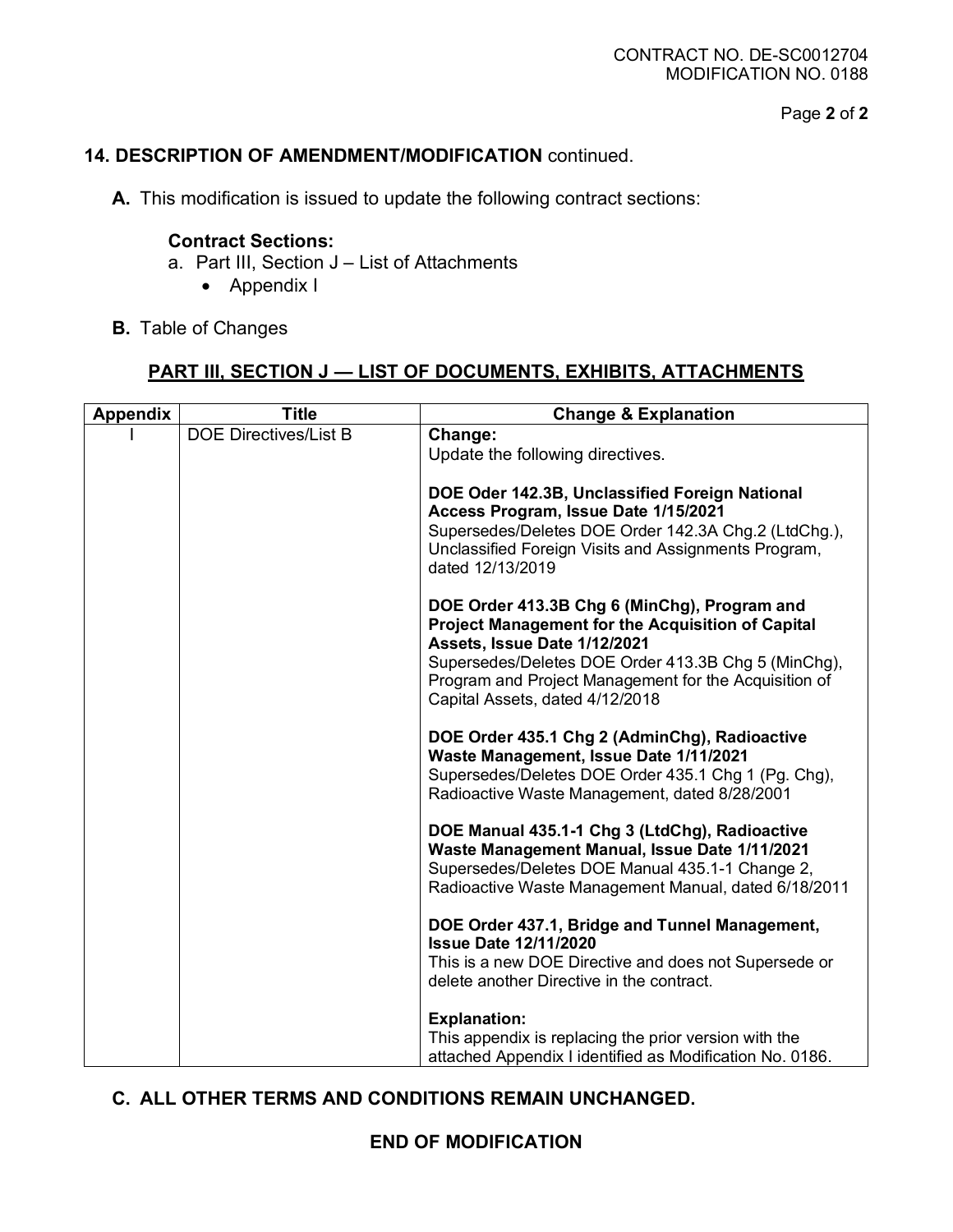**Contract No. DE-SC0012704 Section J | Appendix I Modification No. 0188**

# **APPENDIX I**

# **DOE Directives/List B**

**Brookhaven National Laboratory Applicable to the Operations of**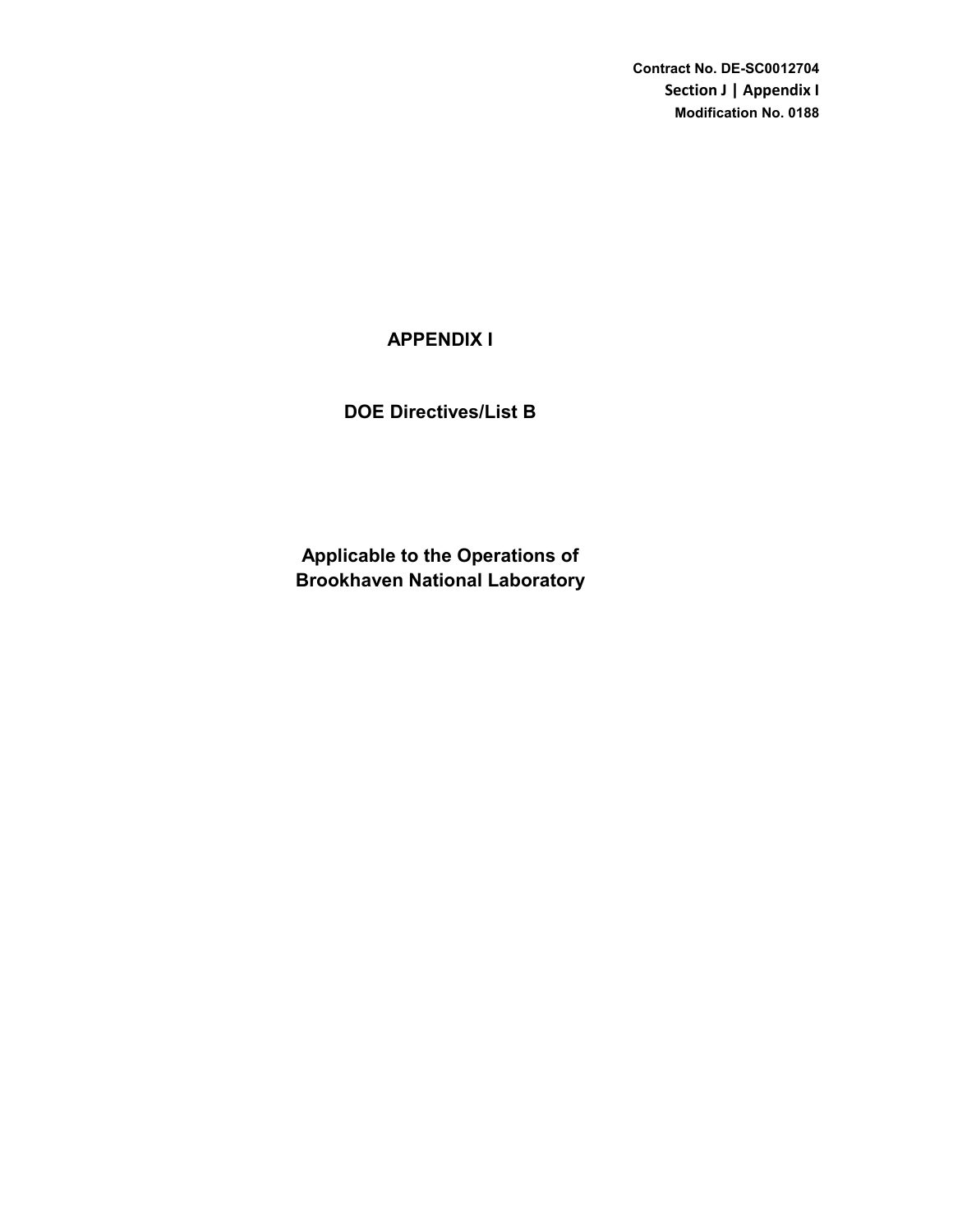There is no List A to this Appendix.

List B to this Appendix contains the following:

Part I: "Directives List"

This section contains a list of Directives that are considered by DOE as applicable to the BNL contract.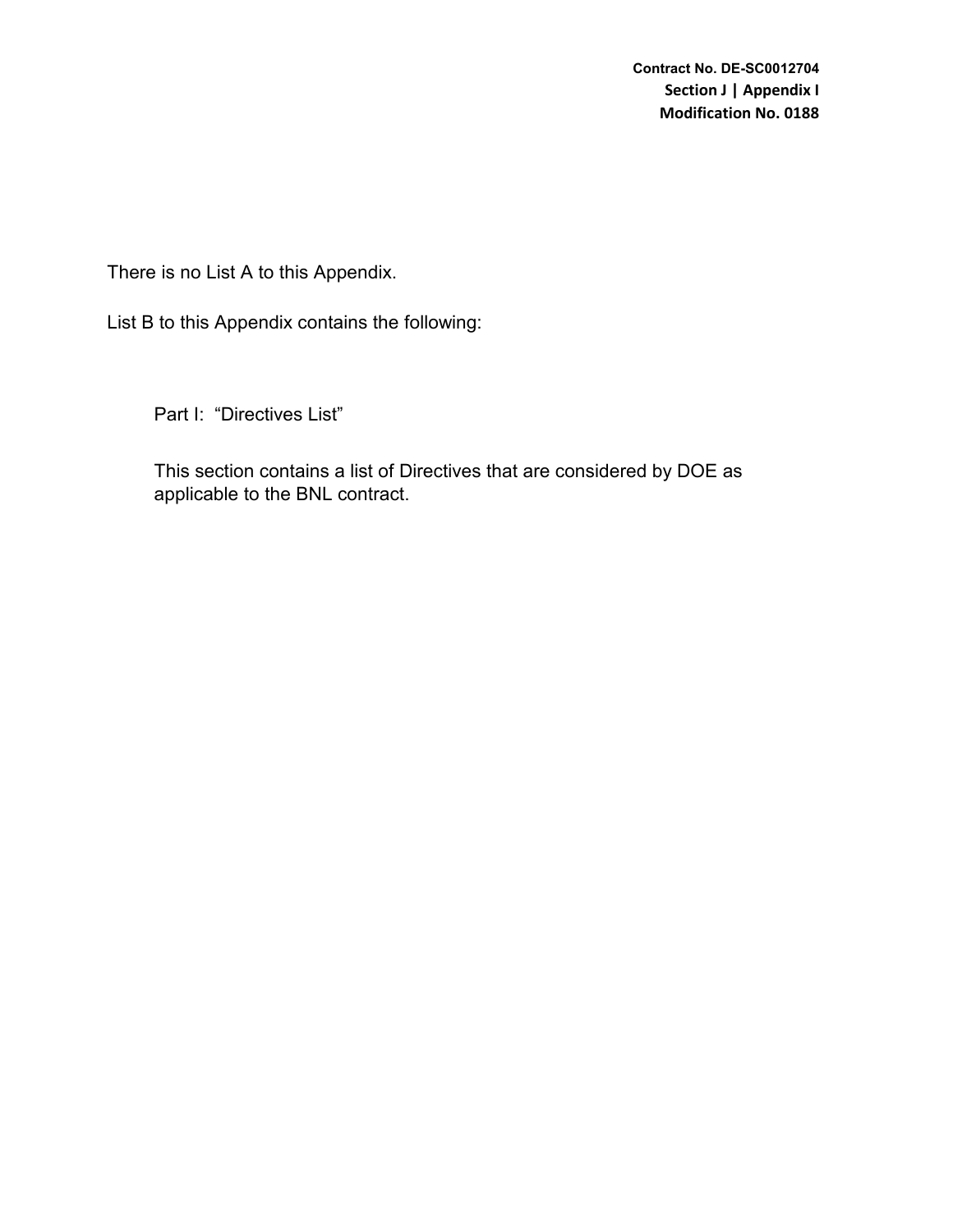| <b>ISSUED</b> | <b>TYPE</b> | <b>NUMBER</b> | <b>THROUGH</b><br><b>CHANGE</b>      | <b>TITLE</b><br><b>Includes Compliance Notes as Necessary</b>                                                                                          |
|---------------|-------------|---------------|--------------------------------------|--------------------------------------------------------------------------------------------------------------------------------------------------------|
| 9/29/1995     | Order       | 130.1         |                                      | <b>Budget Formulation</b>                                                                                                                              |
| 9/4/2008      | Manual      | 142.2-1       | Chg. 1<br>(Admin Chg.)<br>6/27/2013  | Manual for Implementation of the Voluntary Offer Safeguards<br>Agreement and Additional Protocol with the International Atomic<br><b>Energy Agency</b> |
| 12/15/2006    | Order       | 142.2A        | Chg. 1<br>(Admin Chg.)<br>6/27/2013  | Voluntary Offer Safeguards Agreement and Additional Protocol<br>with the International Atomic Energy Agency                                            |
| 1/15/2021     | Order       | 142.3B        |                                      | Unclassified Foreign National Access Program                                                                                                           |
| 3/31/2014     | Order       | 150.1A        |                                      | <b>Continuity Programs</b>                                                                                                                             |
| 8/11/2016     | Order       | 151.1D        | Chg.1<br>(Minor Chg.)<br>10/4/2019   | <b>Comprehensive Emergency Management System</b>                                                                                                       |
| 6/27/2007     | Order       | 153.1         |                                      | Departmental Radiological Emergency Response Assets                                                                                                    |
| 12/23/2008    | Order       | 200.1A        | Chg.1<br>(Minor Chg.)<br>01/13/2017  | Information Technology Management                                                                                                                      |
| 1/7/2005      | Order       | 203.1         |                                      | Limited Personal Use of Government Office Equipment Including<br><b>Information Technology</b>                                                         |
| 5/15/2019     | Order       | 205.1C        |                                      | Department of Energy Cyber Security Program                                                                                                            |
| 1/16/2009     | Order       | 206.1         | Chg.1<br>(Minor Chg.)<br>11/1/2018   | Department of Energy Privacy Program                                                                                                                   |
| 2/19/2013     | Order       | 206.2         |                                      | Identity, Credential and Access Management (ICAM)                                                                                                      |
| 4/8/2011      | Order       | 210.2A        |                                      | DOE Corporate Operating Experience Program                                                                                                             |
| 9/27/2016     | Order       | 221.1B        |                                      | Reporting Fraud, Waste, and Abuse to the Office of Inspector<br>General                                                                                |
| 2/25/2008     | Order       | 221.2A        |                                      | Cooperation with the Office of Inspector General                                                                                                       |
| 3/4/2011      | Order       | 225.1B        |                                      | <b>Accident Investigations</b>                                                                                                                         |
| 12/21/2015    | Order       | 227.1A        | Chg. 1<br>(Admin Chg.)<br>1/21/2020  | Independent Oversight Program                                                                                                                          |
| 6/27/2011     | Order       | 231.1B        | Chg. 1<br>(Admin Chg.)<br>11/28/2012 | Environment, Safety and Health Reporting                                                                                                               |
| 1/17/2017     | Order       | 232.2A        | Chg.1<br>(Minor Chg.)<br>10/04/2019  | Occurrence Reporting and Processing of Operations Information                                                                                          |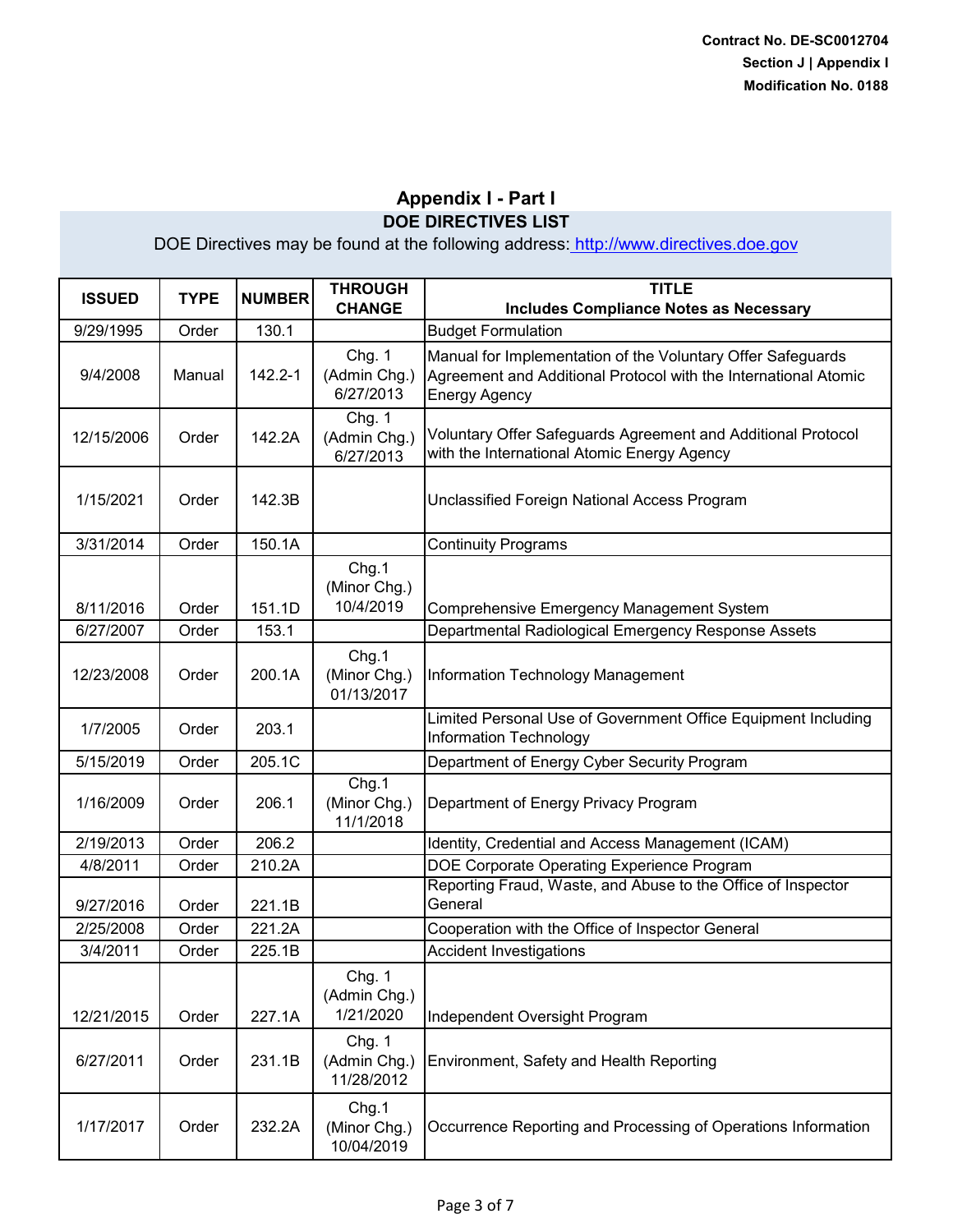| <b>ISSUED</b> | <b>TYPE</b> | <b>NUMBER</b>                                                     | <b>THROUGH</b><br><b>CHANGE</b>     | <b>TITLE</b><br><b>Includes Compliance Notes as Necessary</b>           |
|---------------|-------------|-------------------------------------------------------------------|-------------------------------------|-------------------------------------------------------------------------|
| 12/13/2010    | Order       | 241.1B                                                            | Chg. 1<br>(Admin Chg)<br>4/26/2016  | Scientific and Technical Information Management                         |
| 3/11/2013     | Order       | 243.1B                                                            | Chg. 1<br>(Admin Chg.)<br>7/8/2013  | Records Management Program                                              |
| 2/23/2011     | Order       | 252.1A                                                            | Chg. 1<br>(Admin Chg.)<br>3/12/2013 | <b>Technical Standards Program</b>                                      |
| 11/19/2009    | Order       | 313.1                                                             |                                     | Management and Funding of the Department's Overseas Presence            |
| 10/18/2007    | Order       | 341.1A<br>Parts:<br>$1.(a-b)$<br>$2.a(1-3)$<br>$2.a(4)(a -$<br>h) |                                     | <b>Federal Employee Health Services</b>                                 |
| 9/30/1996     | Order       | 350.1                                                             | Chg. 7<br>(LtdChg.)<br>2/19/2020    | Contractor Human Resource Management Programs                           |
| 8/17/2009     | Order       | 410.2                                                             | Chg. 1<br>(Admin Chg.)<br>4/10/2014 | Management of Nuclear Materials                                         |
| 1/4/2017      | Order       | 411.2                                                             |                                     | Scientific Integrity                                                    |
| 1/4/2017      | Policy      | 411.2A                                                            |                                     | <b>Scientific Integrity Policy</b>                                      |
| 10/22/2015    | Order       | 413.2C                                                            | Chg.1<br>(Minor Chg.)<br>8/2/2018   | Laboratory Directed Research and Development                            |
| 11/29/2010    | Order       | 413.3B                                                            | Chg. 6<br>(Minor Chg.)<br>1/12/2021 | Program and Project Management for the Acquisition of Capital<br>Assets |
| 4/25/2011     | Order       | 414.1D                                                            | Chg. 2<br>(LtdChg.)<br>9/15/2020    | <b>Quality Assurance</b>                                                |
| 12/3/2012     | Order       | 415.1                                                             | Chg. 2<br>(Minor Chg.)<br>1/17/2017 | Information Technology Project Management                               |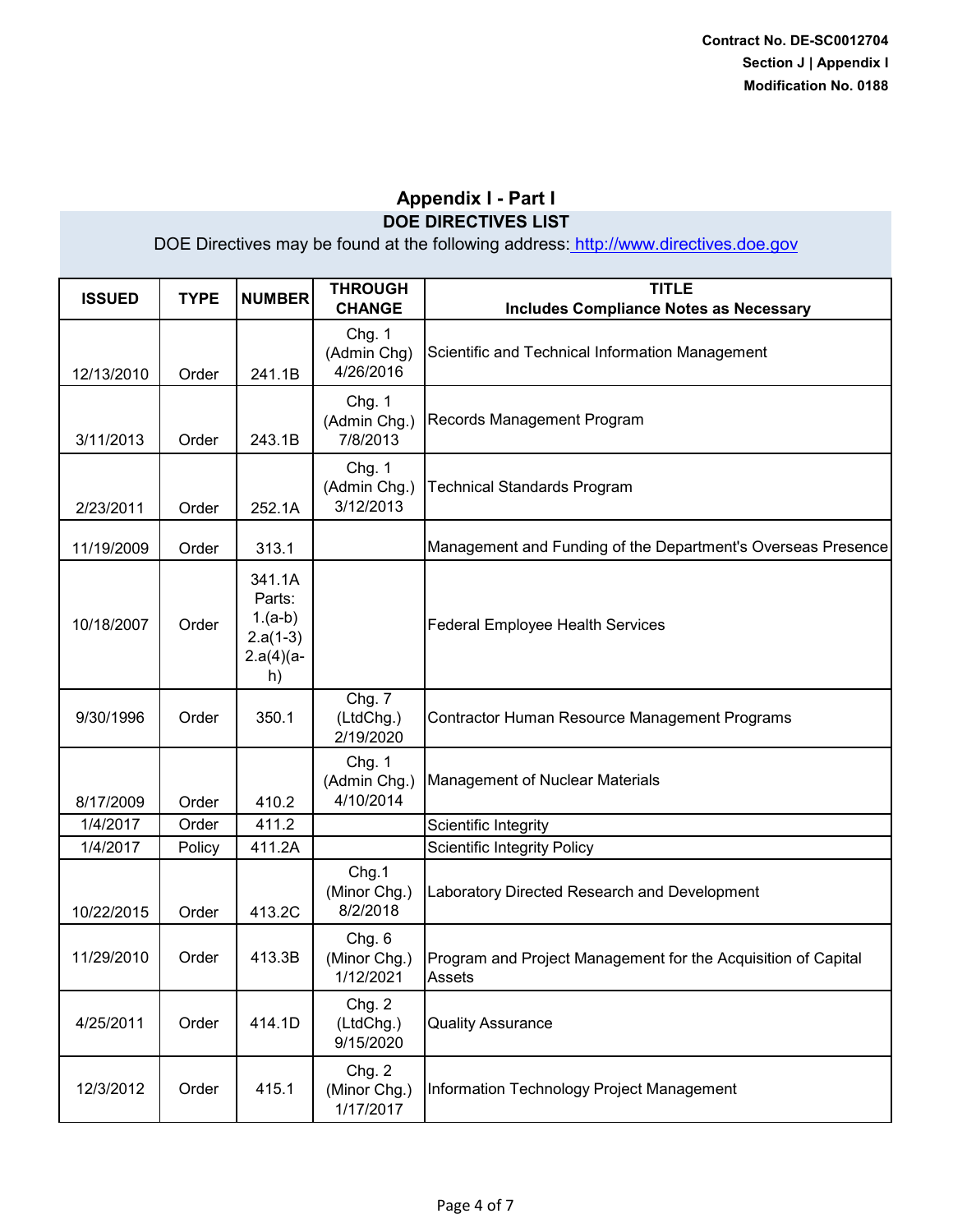| <b>ISSUED</b> | <b>TYPE</b> | <b>NUMBER</b> | <b>THROUGH</b><br><b>CHANGE</b>      | <b>TITLE</b><br><b>Includes Compliance Notes as Necessary</b>                                                                                                                                                                                                                                                                                                                     |
|---------------|-------------|---------------|--------------------------------------|-----------------------------------------------------------------------------------------------------------------------------------------------------------------------------------------------------------------------------------------------------------------------------------------------------------------------------------------------------------------------------------|
| 12/4/2012     | Order       | 420.1C        | Chg.3<br>(Ltd Chg.)<br>11/14/2019    | <b>Facility Safety</b><br><b>Compliance Note:</b> CRD Chapters 1, 3, and 5 only are applicable to<br>BNL Hazardous Category 1, 2, or 3 nuclear facilities. Currently<br>these type of nuclear facilities do not exist at BNL. The<br>requirements of DOE O 420. 1C Chg. 2 CRD Chapters 2 (Fire<br>Protection) and 5 (Natural Phenomena Hazards Mitigation) apply to<br><b>BNL</b> |
| 7/21/2011     | Order       | 420.2C        |                                      | Safety of Accelerator Facilities                                                                                                                                                                                                                                                                                                                                                  |
| 6/29/2010     | Order       | 422.1         | Chg. 3<br>(Minor Chg.)<br>10/4/2019  | <b>Conduct of Operations</b><br>Compliance Note: Applicable to Hazardous Category 1, 2, or 3<br>nuclear facilities and other facilities as defined by BSA in a<br>Program Plan approved by BHSO                                                                                                                                                                                   |
| 11/25/2016    | Policy      | 434.1B        |                                      | Conduct and Approval of Select Agent and Toxin Work at<br>Department of Energy Sites                                                                                                                                                                                                                                                                                              |
| 7/9/1999      | Order       | 435.1         | Chg. 2<br>(Admin Chg.)<br>1/11/2021  | Radioactive Waste Management                                                                                                                                                                                                                                                                                                                                                      |
| 7/9/1999      | Manual      | $435.1 - 1$   | Chg. 3<br>(LtdChg.)<br>1/11/2021     | Radioactive Waste Management Manual                                                                                                                                                                                                                                                                                                                                               |
| 5/2/2011      | Order       | 436.1         |                                      | Departmental Sustainability                                                                                                                                                                                                                                                                                                                                                       |
| 12/11/2020    | Order       | 437.1         |                                      | <b>Bridge and Tunnel Management</b>                                                                                                                                                                                                                                                                                                                                               |
| 6/15/2011     | Order       | 440.2C        | Chg. 2<br>(LtdChg.)<br>9/15/2020     | <b>Aviation Management and Safety</b>                                                                                                                                                                                                                                                                                                                                             |
| 3/7/2008      | Manual      | 441.1-1       | Chg. 1<br>(Admin Chg.)<br>02/24/2016 | Nuclear Material Packaging Manual                                                                                                                                                                                                                                                                                                                                                 |
| 1/31/2019     | Order       | 442.1B        |                                      | Department of Energy Employee Concerns Program                                                                                                                                                                                                                                                                                                                                    |
| 7/29/2011     | Order       | 442.2         | Chg.1<br>(Pg.Chg.)<br>10/5/2016      | Differing Professional Opinions for Technical Issues Involving<br>Environment, Safety and Health                                                                                                                                                                                                                                                                                  |
| 11/26/2019    | Order       | 443.1C        |                                      | Protection of Human Research Subjects                                                                                                                                                                                                                                                                                                                                             |
| 7/21/2011     | Order       | 452.8         |                                      | Control of Nuclear Weapon Data                                                                                                                                                                                                                                                                                                                                                    |
| 7/15/2016     | Order       | 456.1A        |                                      | The Safe Handling of Unbound Engineered Nanoparticles                                                                                                                                                                                                                                                                                                                             |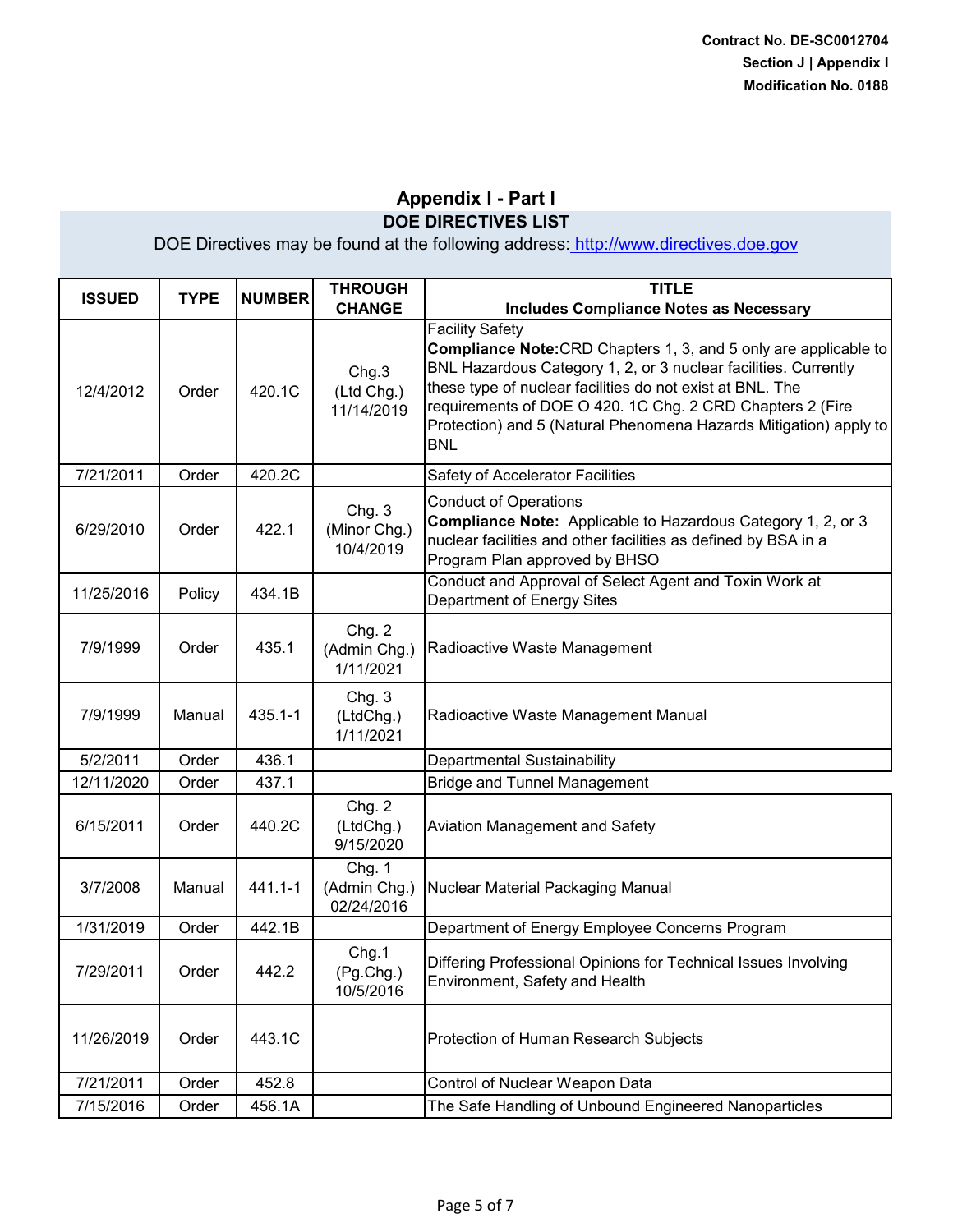| <b>ISSUED</b> | <b>TYPE</b> | <b>NUMBER</b> | <b>THROUGH</b><br><b>CHANGE</b>     | <b>TITLE</b><br><b>Includes Compliance Notes as Necessary</b>                   |
|---------------|-------------|---------------|-------------------------------------|---------------------------------------------------------------------------------|
| 2/11/2011     | Order       | 458.1         | Chg. 4<br>(LtdChg.)<br>9/15/2020    | Radiation Protection of the Public and the Environment                          |
| 12/20/2016    | Order       | 460.1D        |                                     | Hazardous Materials Packaging and Transportation Safety                         |
| 12/22/2004    | Order       | 460.2A        |                                     | Departmental Material Transportation and Packaging Management                   |
| 6/4/2008      | Manual      | 460.2-1A      |                                     | Radioactive Material Transportation Practices Manual                            |
| 11/23/2016    | Order       | 470.3C        | Chg. 1<br>(LtdChg.)<br>9/9/2020     | Design Basis Threat (DBT) Order                                                 |
| 7/21/2011     | Order       | 470.4B        | Chg. 2<br>(Minor Chg.)<br>1/17/2017 | Safeguards and Security Program                                                 |
| 6/2/2014      | Order       | 470.5         |                                     | Insider Threat Program                                                          |
| 9/2/2015      | Order       | 470.6         | Chg.1<br>(Minor Chg.)<br>1/11/2017  | <b>Technical Security Program</b>                                               |
| 3/1/2010      | Order       | 471.1B        |                                     | Identification and Protection of Unclassified Controlled Nuclear<br>Information |
| 4/9/2003      | Order       | 471.3         | Chg. 1<br>(Admin Chg.)<br>1/13/2011 | Identifying and Protecting Official Use Only Information                        |
| 4/9/2003      | Manual      | 471.3-1       | Chg. 1<br>(Admin Chg.)<br>1/13/2011 | Manual for Identifying and Protecting Official Use Only Information             |
| 6/20/2011     | Order       | 471.6         | Chg. 3<br>(Admin Chg.)<br>9/12/2019 | <b>Information Security</b>                                                     |
| 7/21/2011     | Order       | 472.2         | Chg. 1<br>(Pg Chg.)<br>7/9/2014     | <b>Personnel Security</b>                                                       |
| 3/23/2016     | Order       | 473.3A        | Chg.1<br>(Minor Chg.)<br>1/2/2018   | <b>Protection Program Operations</b>                                            |
| 6/27/2011     | Order       | 474.2         | Chg. 4<br>(Pg.Chg.)<br>9/13/2016    | Nuclear Material Control and Accountability                                     |
| 12/10/2004    | Order       | 475.1         |                                     | Counterintelligence Program                                                     |
| 10/3/2014     | Order       | 475.2B        |                                     | Identifying Classified Information                                              |